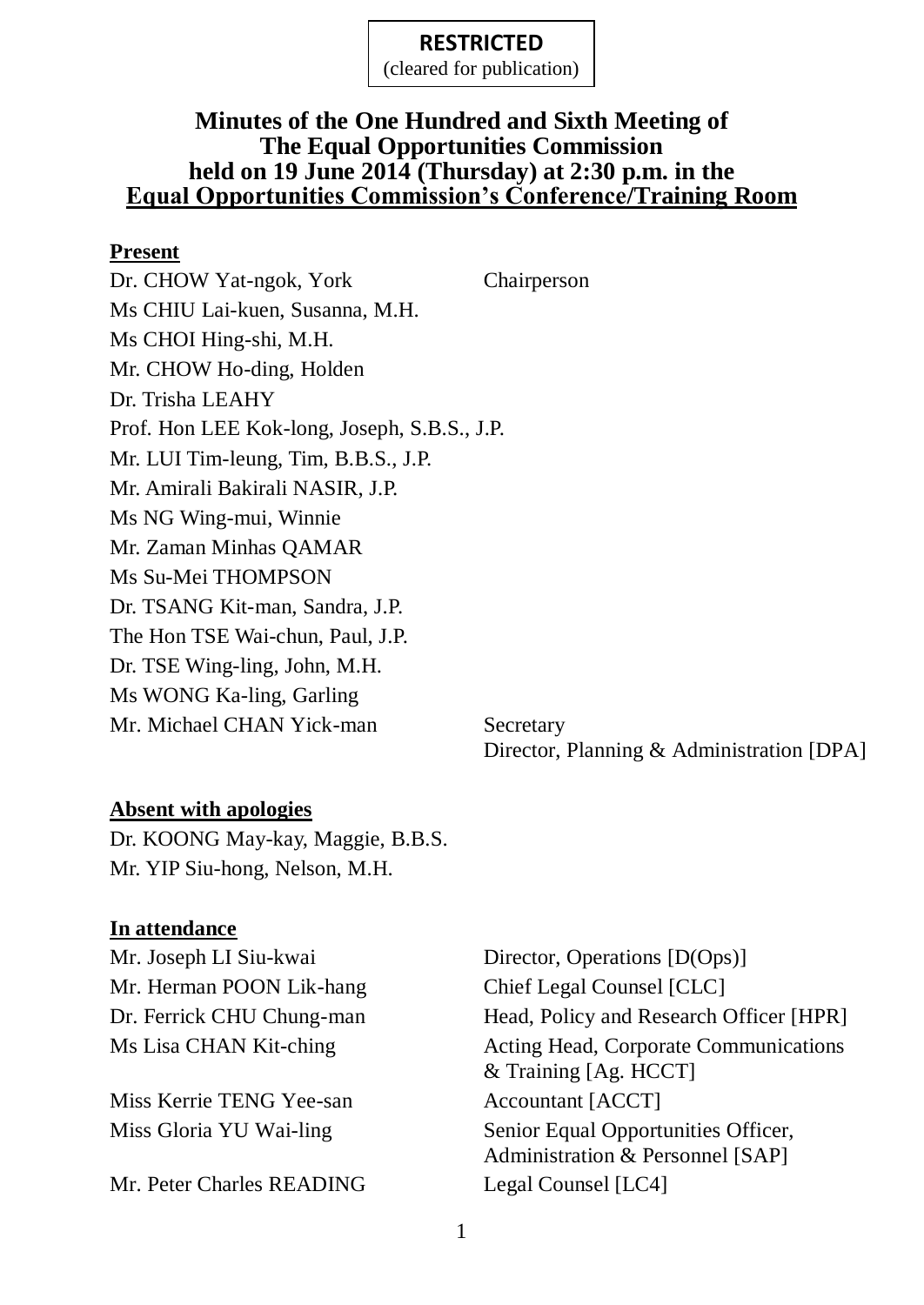(cleared for publication)

Mr. Sam HO Hon-sum Senior Corporate Communications Officer [SCCO4]

## **I. Introduction**

1. The Chairperson (C/EOC) welcomed all Commission Members (Members) to the  $106<sup>th</sup>$  Meeting. Apologies for absence were received from Dr. KOONG May-kay, Maggie and Mr. YIP Siu-hong, Nelson due to clash of meeting schedules/other business engagements/out of town business.

2. C/EOC said that a press briefing would be held after the meeting in accordance with the usual practice.

## **II. Confirmation of Minutes** (Agenda Item No. 1)

3. Draft minutes of the  $105<sup>th</sup>$  EOC Meeting were issued to Members on 17 April 2014. There was one request for amendment by Ms Su-Mei THOMPSON on paragraph 15 of the draft minutes and the revised minutes had been issued to Members on 24 April 2014. The revised minutes of the 105<sup>th</sup> EOC Meeting were confirmed without amendment.

### **III. Matters Arising** (Agenda Item No. 2)

4. Members noted that matters arising from the last Meeting requiring immediate attention had been placed under the new agenda for this meeting for consideration.

### **IV. New Agenda Items**

#### **Progress on The Discrimination Law Review**

(EOC Paper No. 12/2014; Typeset "Discrimination Law Review Easy Read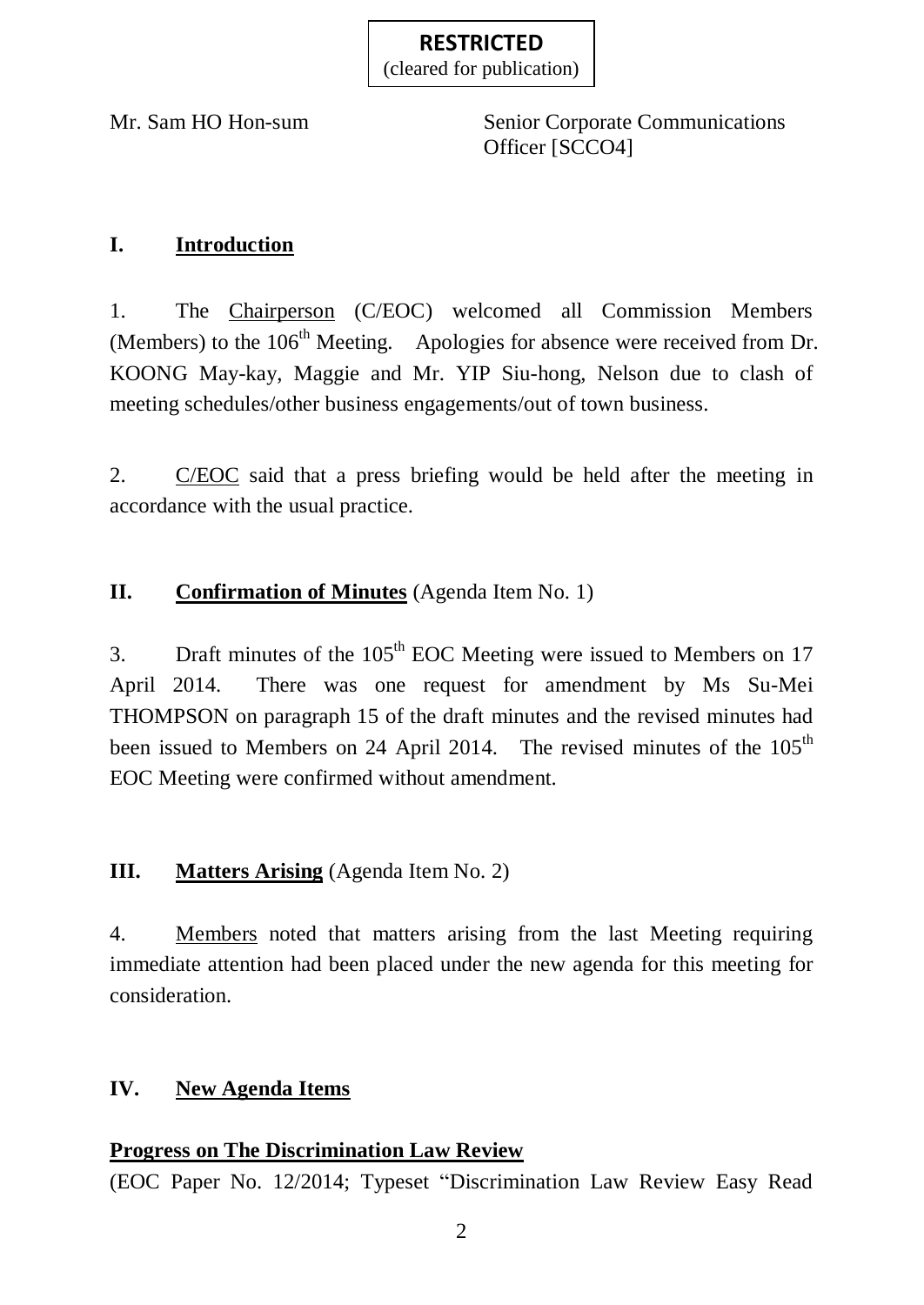(cleared for publication)

Guide" tabled; Agenda Item No. 3)

5. EOC Paper No. 12/2014 reported on the progress of the Discrimination Law Review (DLR). C/EOC said that the DLR public consultation was in the final stages of preparation. The tentative launch date was 8 July 2014. The consultation period would be 3 months, closing on 7 October 2014. The final draft of the public consultative document, the executive summary and the easy read guide were at the appendices to the paper. Apart from English and Chinese, these documents would be translated into 6 minority languages and available on-line. There would be a dedicated website for the consultation exercise. Four public consultation sessions would be arranged, 3 in Cantonese and 1 in English. There would also be 6 consultation sessions in minority languages. For publicity activities, there would be a launch press conference on 8 July; distribution of related materials and launching of a dedicated website; newspaper advertisements; TV and radio APIs; media interviews and articles on key topics through the consultation period.

6. CLC added that issues such as protection relating to breast-feeding women, a duty on employers to make reasonable accommodation and other topical and controversial issues, such as discrimination against new immigrants and the conflicts between Mainlanders and local Hong Kong people and duties on public bodies to promote and mainstream equality were included in the DLR for consultation. Focused meetings would be arranged with target stakeholders, like employer groups, educational institutes and NGOs etc., during the consultation period for collecting their views. Views from the public would be collected systematically in the consultation exercise and analyzed, after which a report would be prepared for submission to the Government to consider for appropriate enhancements in the law.

## *(Mr Holden CHOW joined the meeting at this juncture.)*

7. In response to a question raised by Mr Tim LUI on how to handle the views from the public on the 77 questions in the consultation documents, some of which could be quite complex, C/EOC said that the questions had been structured in an organized way to facilitate feedback and as stated in the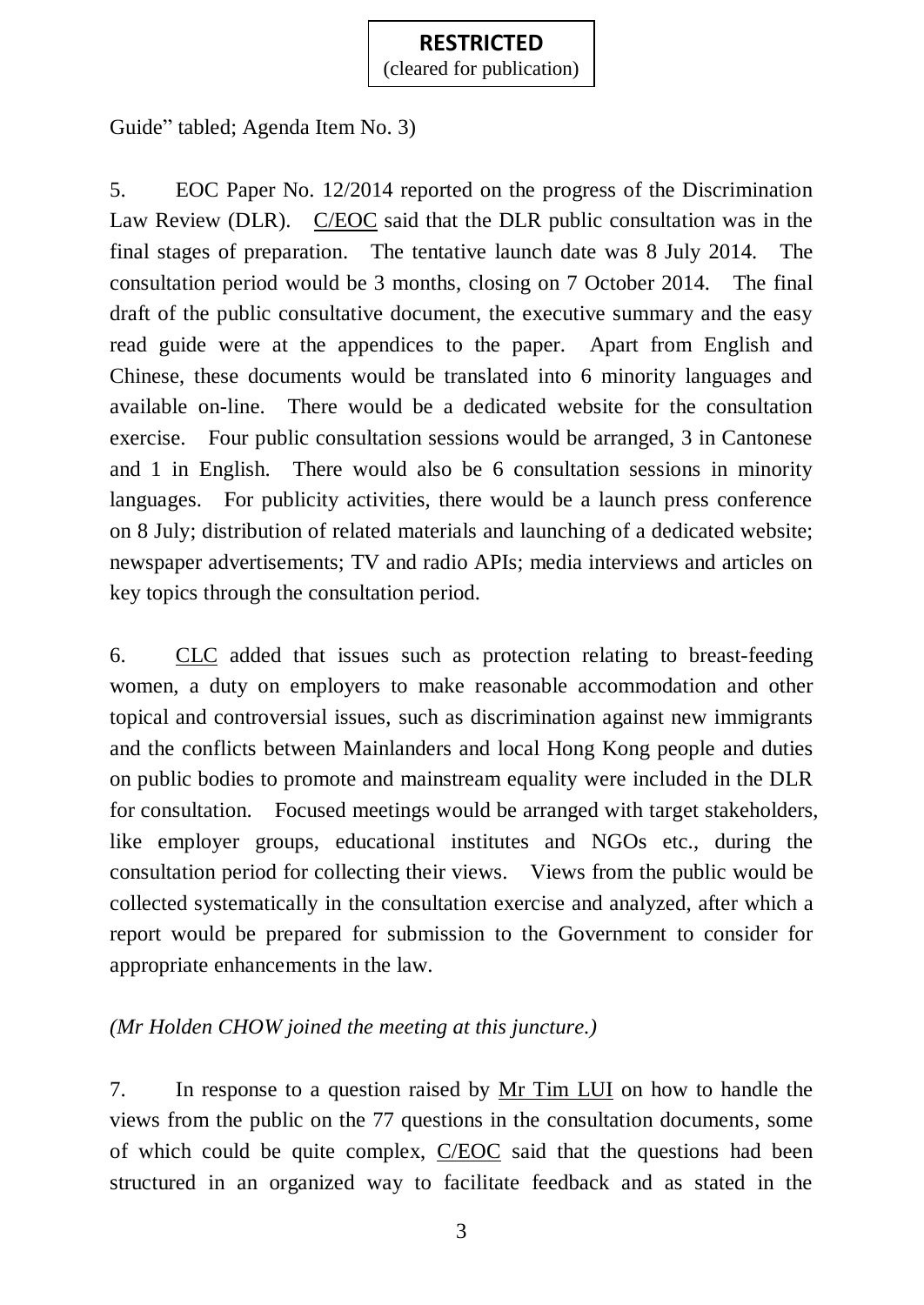(cleared for publication)

consultation document, the public could respond to any or all of the consultation questions. For issues that were more concerned by the public and with strong consensus shown, they would be grouped together and accorded a higher priority in our submission to the Government. When the views collected were appropriately analyzed, a report would be prepared for submission to the Government for appropriate follow up actions. The Government might also need to conduct an impact study before making major changes to the law.

8. In response to a question raised by Ms Su-Mei THOMPSON concerning the EOC's DLR and the recently introduced Sex Discrimination (Amendment) Bill by the Government to protect service providers from sexual harassment by their customers, CLC said that there would be other proposed amendments in the DLR in relation to Sexual Harassment, such as employer's liability for the third party and protection for employees working in a common workplace but employed by different employers. In fact, the amendment proposed by the Government now was one of the recommendations of the EOC submitted to the Government back in 1999. In the DLR, a more comprehensive protection against sexual harassment was explored. C/EOC commented that an overall review of the law was more preferable. Mr AB NASIR said that the Government might have its own perspective on this matter but the EOC should maintain its own approach. Mr NASIR also declared that he was a council member of the Law Society of Hong Kong and for this, he might have an interest in this subject.

### *(The Hon Paul TSE joined the meeting at this juncture.)*

9. C/EOC urged Members to support the DLR consultation by assisting in explaining the issues involved to the public. CLC welcomed Members to join the public consultation sessions if time-wise allowed. Regarding the suggestion from Ms Susanna CHIU, C/EOC confirmed that the Office would pay special attention to the responses from the community when the DLR was launched and make adjustments to the communication strategy as and necessary.

#### *(Prof. Hon Joseph LEE joined the meeting at this juncture.)*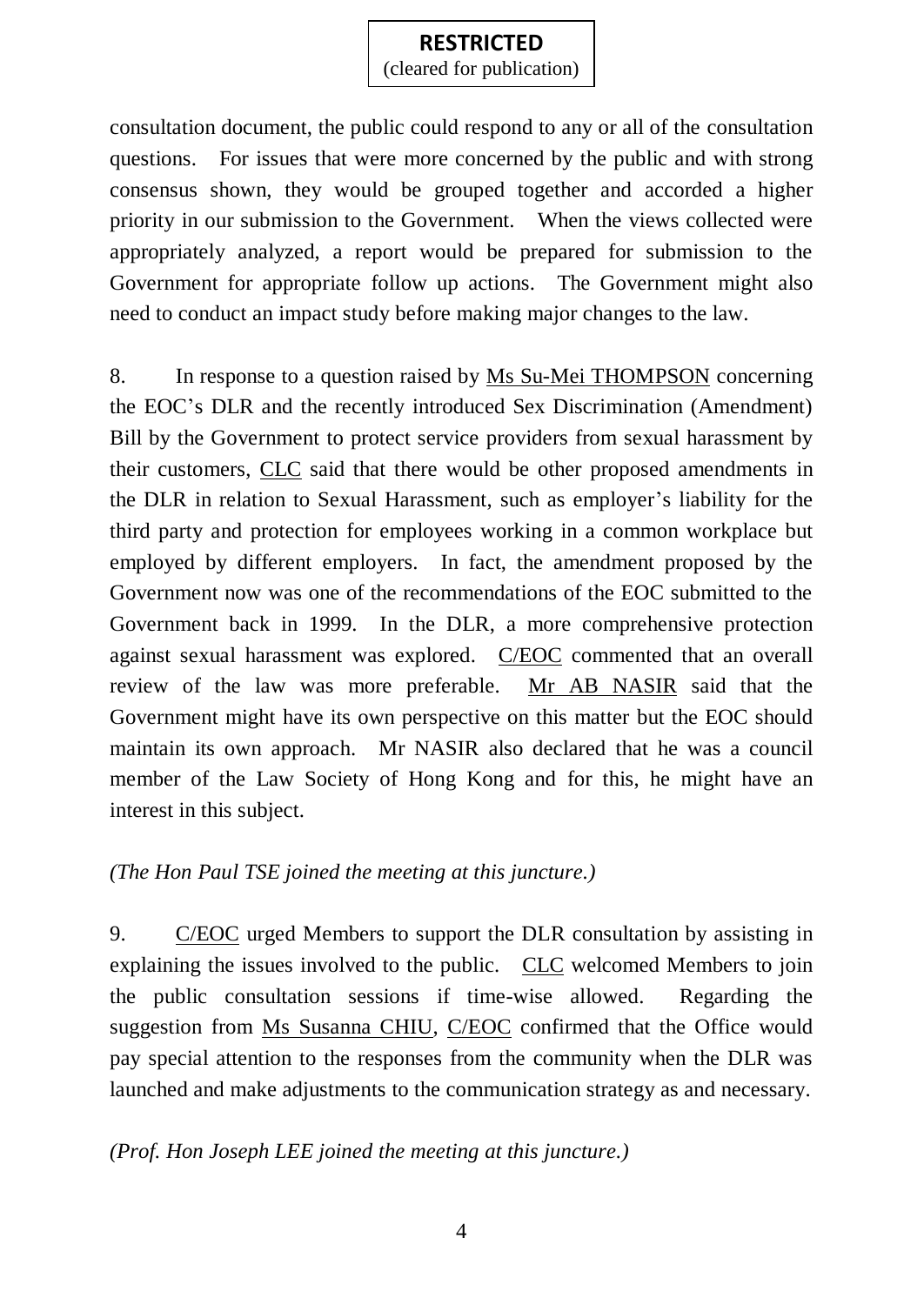(cleared for publication)

10. In response to Dr Sandra TSANG's suggestion of adding numbers to the different sections in the easy read guide for better referencing. CLC said that this would be arranged subject to type-setting and time constraints.

11. Members noted EOC Paper No. 12/2014.

# **Government's additional recurrent funding to set up a dedicated Multi-ethnic Task Force**

(EOC Paper No. 13/2014; Agenda Item No. 4)

12. EOC Paper No. 13/2014 sought Members' views and endorsement on the implementation plan on utilizing the additional funding provided by the Government for setting up a dedicated Multi-ethnic Task Force.

13. C/EOC briefed Members that an additional funding of \$4.69M had been provided by the Government to the EOC from 2014/15 to step up its efforts in promoting equal opportunities for EM. The Task Force would focus on conducting more public education programmes, more frequent liaison and outreach activities targeting the EMs to promote employment and educational opportunities, enhance cultural sensitivity and racial integration and conduct researches and handling discrimination complaints. It would also monitor the implementation of the measures by the Government on improving the learning and teaching of Chinese to EMs. Similar to other working groups on EOC's strategic priorities, C/EOC would chair and lead this Task Force. EOC would employ full time staff with an excellent command of different EM languages to fill some of the new posts in the Task Force. The job descriptions of the staff members in the Task Force were outlined at the appendices to the paper. As the EOC was currently reviewing its structure (which was to be considered under Agenda Item 6), more details on the posts would be available in due course.

*(Dr John TSE joined the meeting at this juncture.)*

14. Prof. Hon Joseph LEE agreed that the EOC should employ EM staff in the Task Force. In response to his questions raised, DPA said that the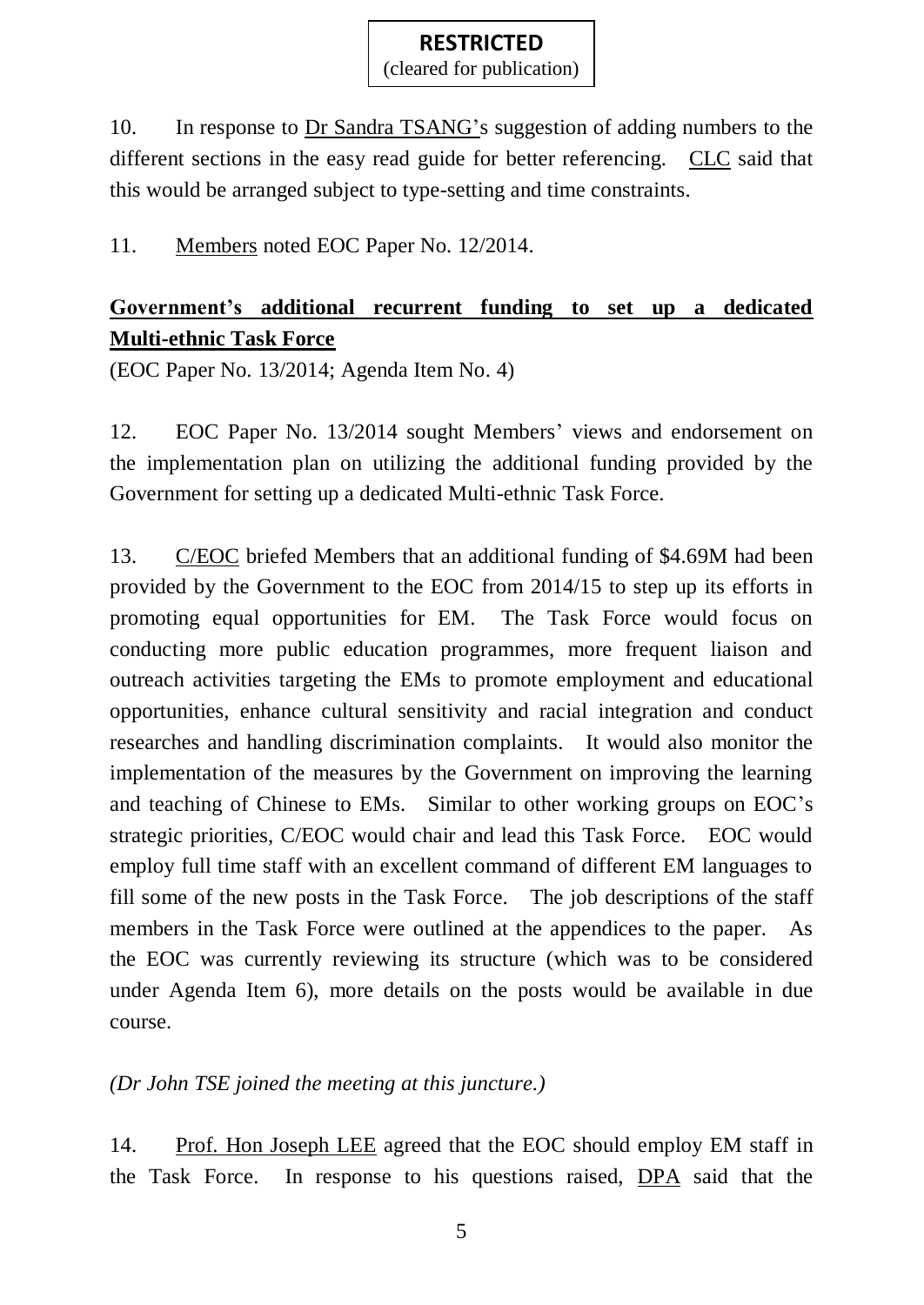(cleared for publication)

additional \$4.69M was a recurrent funding for the EOC from 2014/15. There was a typo in the Chinese translation of the post title of the Community Outreach Officer on Appendix A2 to the paper, which would be amended accordingly. The Task Force would serve as a bridge between the business sector and the EM community on exploring partnership projects to enhance EMs employment and career development opportunities. In addition, more work would be done to ensure that the EOC's website was user-friendly for EMs in different EM languages and accessible to a wider range of persons with disabilities. On the employment of EMs, C/EOC said that the EOC had been employing part-time staff who could speak several EM languages and it was expected more full-time EM staff would be employed for the Task Force.

15. In response to views expressed by Dr John TSE, C/EOC confirmed that the Task Force would provide support not only on work related to publicity, but also on practical liaison, outreach, educational and advocacy work. Moreover, staff from other work teams in the Office would help out when required. Dr TSE suggested using more generic titles to more accurately reflect the duties of the posts. C/EOC said that this would be considered when the posts were ready for recruitment.

16. Mr ZM QAMAR was thankful that the Task Force was to be formed to understand better the problems faced by EMs and to play a significant role to help advance their equal opportunities. He had high hopes that the team under C/EOC's leadership would do a good job. In response, C/EOC said that he would not underestimate the difficulties ahead and, collaboration from EM leaders, like Mr QAMAR and EM stakeholders was important in taking the work of the Task Force forward.

17. The Meeting endorsed EOC Paper No. 13/2014.

**Reports of the Legal & Complaints Committee (LCC), Community Participation & Publicity Committee (CPPC), Policy and Research Committee (PARC) and Administration & Finance Committee (A&FC)** (EOC Paper No. 14/2014; Agenda Item No. 5)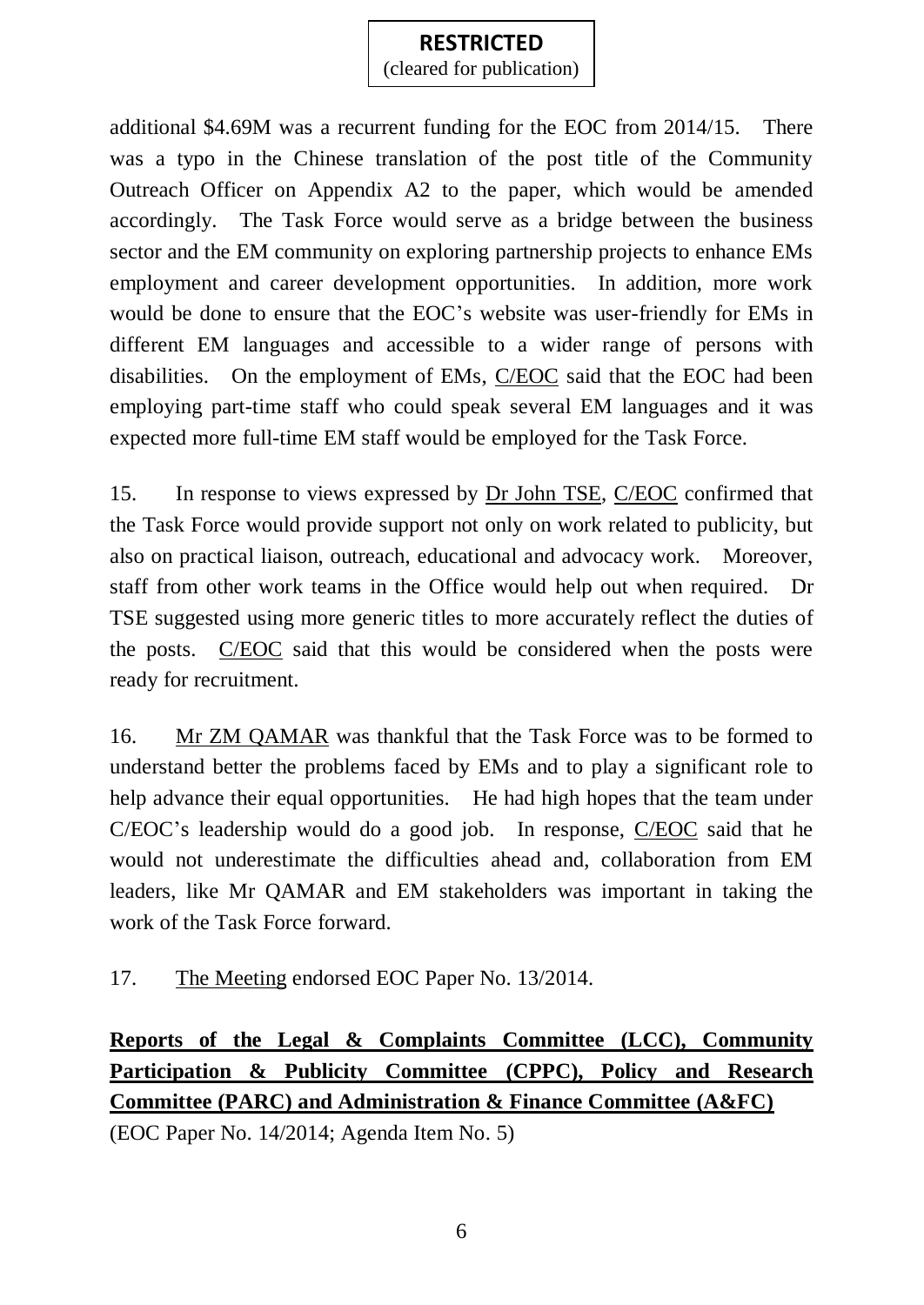(cleared for publication)

18. EOC Paper No. 14/2014 presented important matters raised and decisions made at the meetings of the 4 Committees established under the EOC. In respect of the report of the Legal and Complaints Committee (LCC), CLC reported that the Judiciary had lately published in the Gazette the District Court Equal Opportunities (Amendment) Rules 2014 which would be tabled in the Legislative Council for negative vetting. He said that the Amendment Rules sought to streamline the adjudication of EO claims in the District Court. One of the key proposed amendments was to replace technical pleadings with more informal claim and response forms. The Judiciary was also preparing a new practice direction to provide for the details of the relevant court process under the streamlined procedures for EO claims. It was expected that the less technical and simplified procedures would be easier to follow and provide more flexibility for parties to EO proceedings.

19. Regarding the report of the Administration and Finance Committee (A&FC), Ms Susanna CHIU, Convener of A&FC said that the Office had written to the CMAB to request for the Government to provide additional recurrent subvention for the EOC to meet its structural deficits arisen from the increase in office rental and reply was awaited. She solicited help from all Members to help urge the Government to provide the required subvention to the EOC. In addition, the A&FC had considered the review of the decreased number of complaint cases and self-initiated investigations in the last meeting. In the review, it was noted that due to the reduction in case number in 2013, more staff could enroll in various training which had not been given priority in previous years of hectic work. She hoped that more training opportunities could be made available for staff as continuous education/training should be part of staff's duties.

20. C/EOC thanked the hard work of the 4 EOC Committees. Members noted EOC Paper No. 14/2014.

### **Review of EOC Staff and Functional Structure**

(EOC Paper No. 15/2014; Agenda Item No. 6)

21. C/EOC briefed Members on the details contained in EOC Paper No.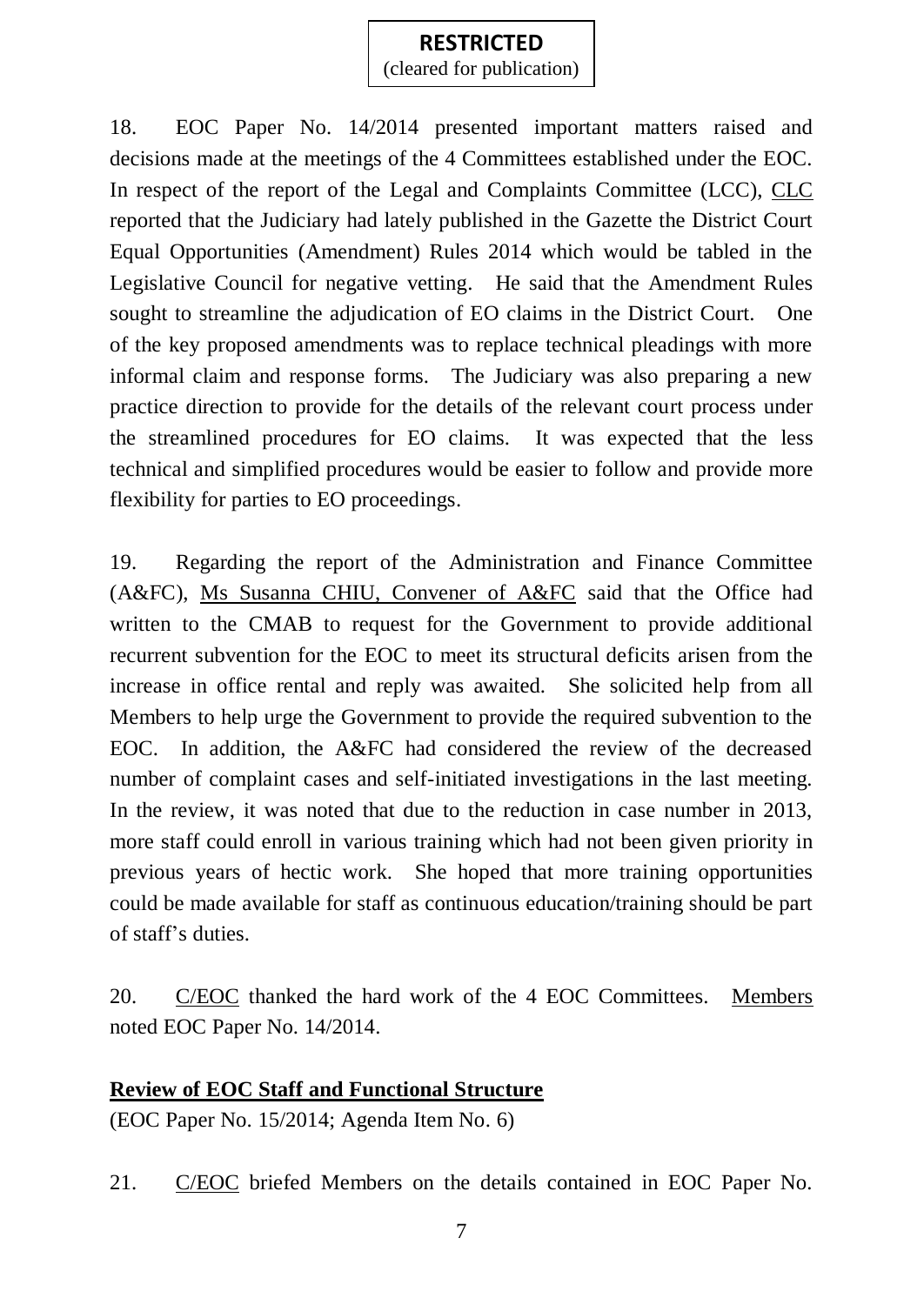(cleared for publication)

15/2014 which was to seek their advice on the proposed Review of EOC Staff and Functional Structure. Members were briefed on the objectives of the Review, the review framework, possible outcomes, interim measures, timeline and the associated resources implications.

22. Members noted that C/EOC had started meeting senior management staff to solicit their views on an appropriate structure for the EOC. He would also meet other EOC staff members in groups and EOC Board Members to hear their views in due course. As suggested by the A&FC at its  $69<sup>th</sup>$  Meeting, if there was a need, earlier retired EOC Members' or other suitable persons' help would be enlisted in the Review. C/EOC said that Prof Randy CHIU and Mr LEE Luen-fai, former EOC Board Members, had kindly agreed to help out. Other suitable persons' help were being solicited.

23. In response to questions raised by Ms Su-Mei THOMPSON on engaging an external consultant for this exercise, C/EOC said that EOC staff members had been very open in providing their views and a number of former EOC Members had already agreed to assist. In addition, he was planning to invite someone with overseas discrimination body experience to give advice on the Review. Hence, it might not be necessary to bring in an external agency at this stage.

24. In response to a question from Ms Susanna CHIU, C/EOC said that the proposed structural review should not affect the EOC's overall budget. Nonetheless, if new initiatives were proposed, RAE bids for additional resources would be made to the Government.

25. Members noted EOC Paper No. 15/2014.

**Approving Authority of the Chairperson on Procurement of Stores and Services** (EOC Paper No. 16/2014; Agenda Item No. 7)

26. DPA briefed Members the salient points contained in EOC Paper No. 16/2014. Members noted that the paper was to seek their approval to uplift the Chairperson's approving authority on procurement of stores and services from \$1.3M to \$1.43, to align with the revised financial limit of procurement exercise through "invitation of quotations" endorsed by the A&FC at its  $69<sup>th</sup>$  Meeting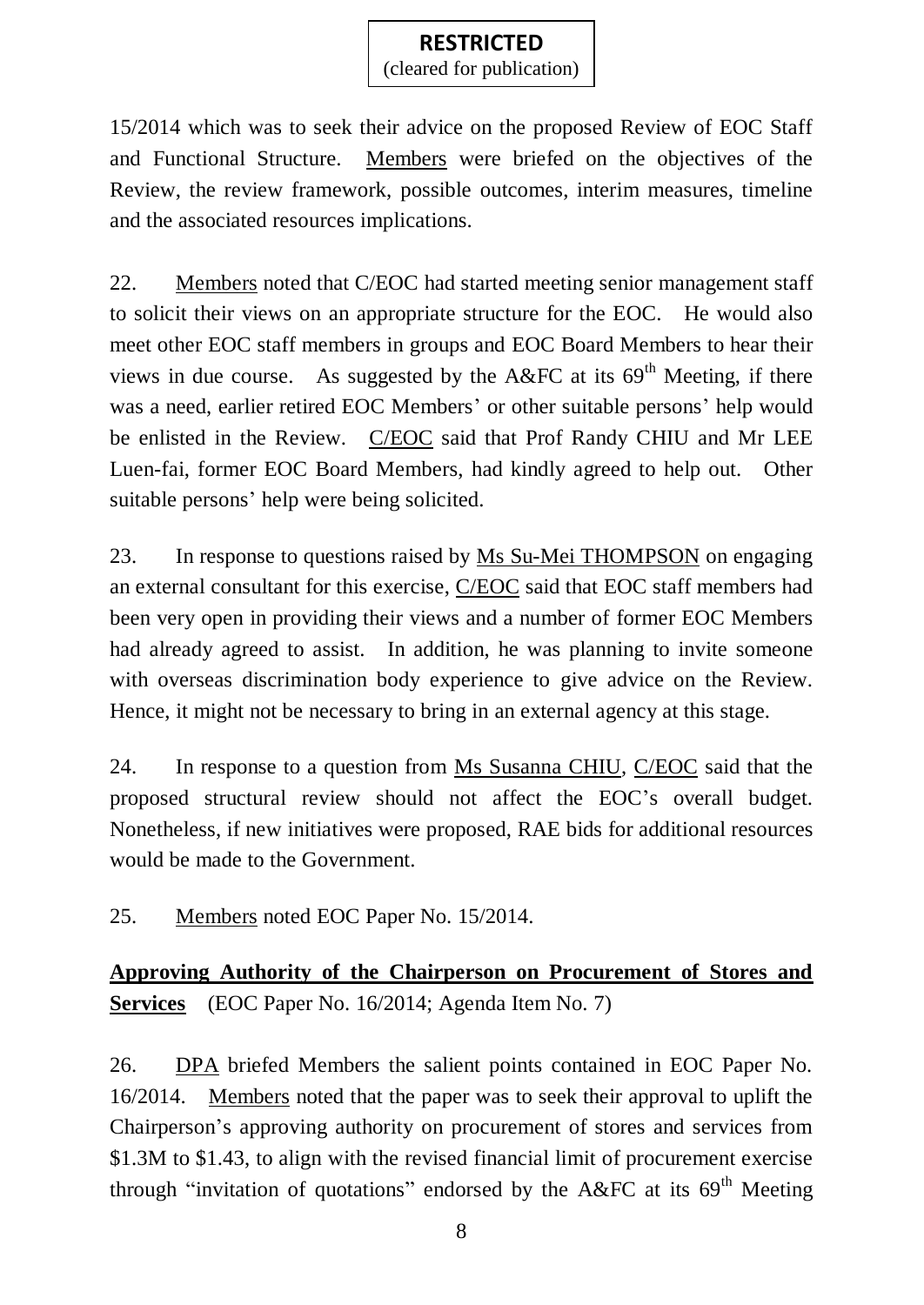(cleared for publication)

held on 23 May 2014.

27. Members endorsed the proposed uplift of the Chairperson's purchase authority from \$1.3M to \$1.43M as detailed in EOC Paper No. 16/2014.

## **Report of EOC's Financial Position as at 31 March 2014**

(EOC Paper No. 17/2014; Agenda Item No. 8)

28. ACCT briefed Members EOC Paper No. 17/2014 which reported the EOC's financial position as at 31 March 2014. Members were briefed on the major variances and their reasons in the Income and Expenditure items verus the Original Budget 2013/14. Members noted that in 2013/14, there was a deficit of \$3.23M due to insufficient funds from Government's recurrent subvention to cover the increase in office rental of \$4.64M. The deficit was funded by EOC's reserve as approved by the Board earlier and also savings from vacant posts. As for reserve, it was noted that the balance as at 31 March 2014 was \$20.1M, which was \$5.18M below the reserve ceiling.

29. Members noted EOC Paper No. 17/2014.

# **V. Any Other Business**

# **Chairperson's Quarterly Report**

30. C/EOC said that he would provide a quarterly report summarizing his work including EOC's position on topical and controversial issues for Members' information and advice commencing from the next regular EOC Meeting. Members welcomed C/EOC's new initiative.

# **Brief Report on the ICESCR Meeting by Dr John TSE and HPR**

31. Dr John TSE and HPR briefly reported to the Meeting their work done and experience gained in attending the ICESCR meeting in May 2014. Dr TSE said that the time given for EOC representative to give a speech was very limited and the schedule was very tight. He suggested that more preparation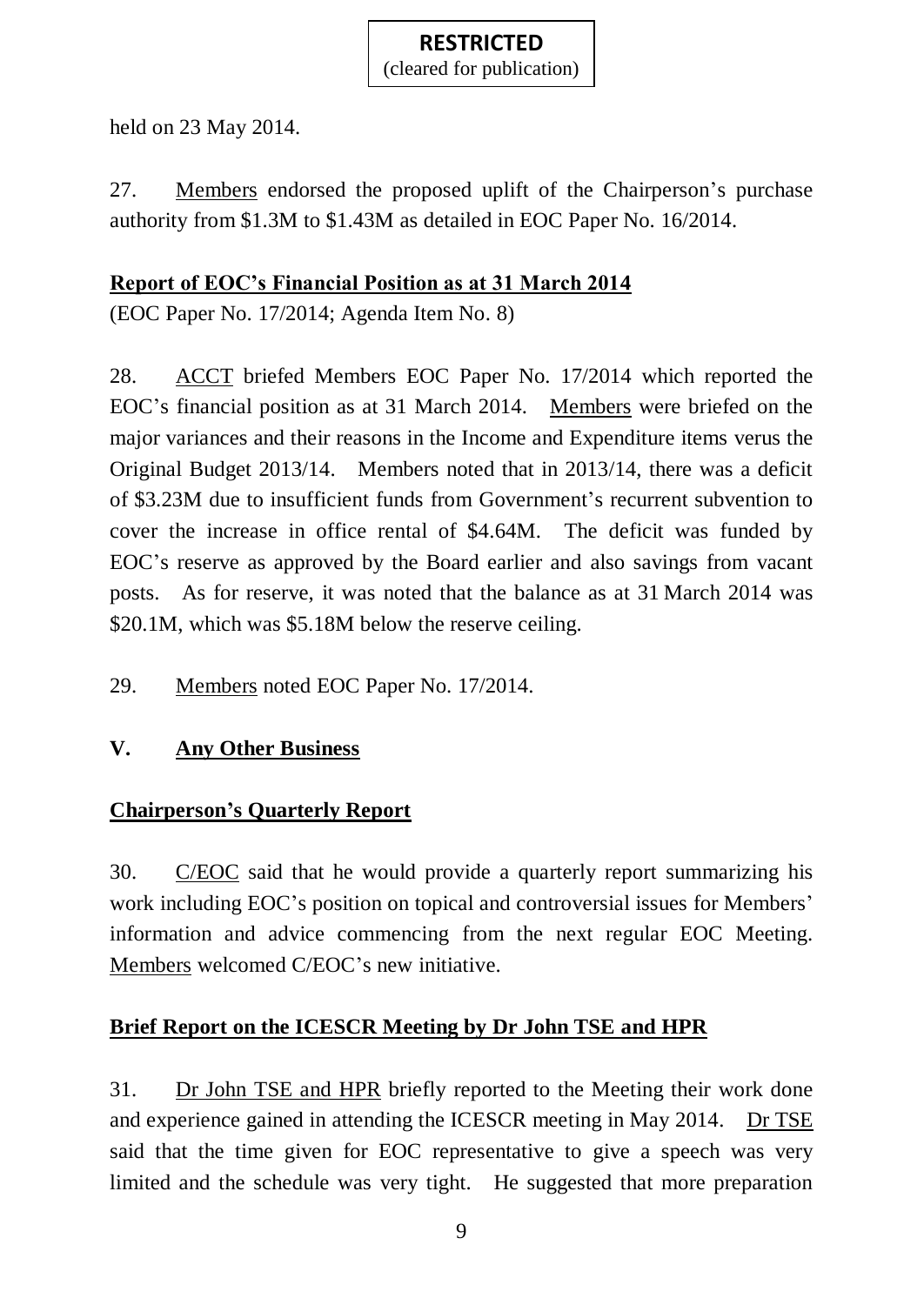(cleared for publication)

work could be done in advance for the speech in future. In his speech delivered in the meeting, he had mentioned, amongst other issues, that there was a need for Hong Kong to set up a Human Rights Commission and that the discrimination against people with different sexual orientation was serious in Hong Kong.

#### **EOC's views on W's Case raised by The Hon Paul TSE**

32. The Hon Paul TSE enquired about EOC's views on W's case. Members noted that in response to the Court of Final Appeal (CFA)'s order in the W case, the Government had submitted the Marriage (Amendment) Bill to the LegCo. The Bill was pending its second and third reading. C/EOC said that he had strong reservations on the Bill and had his views published in the local newspapers in March. He said that the Bill, if passed, would require a person to undergo full gender reassignment surgery to be able to marry in his or her affirmed gender. Full sex reassignment surgery is invasive and normally results in sterilization. The surgery could have potential dangerous complications and many transsexual persons might choose not to undergo full reassignment surgery. The EOC had concerns on making such surgery as a prerequisite for one to legally change gender and access his/ her rights, including the right to marry. In fact, the CFA had refrained from ordering that only persons who have undergone full surgery could be recognized in their preferred gender. Instead, the court recommended that the Government establishes a formal gender recognition process, specifically mentioning UK's Gender Recognition Act as a possible model, to provide both the process for changing gender as well as all the relevant rights upon its completion. The court even delayed the effect of the order by one year so as to give the Government time to consider these issues. However, in the current Bill proposed by the Government, it failed to implement the court's recommendations. Recently, the United Nations had issued an Interagency Statement urging governments to "ensure that sterilization, or procedures resulting in infertility, is not a prerequisite for legal recognition of preferred gender." Elsewhere around the world, such as Denmark and India had seen progress on this front. They had both recently taken steps to do away from requiring sex reassignment surgery for legal gender change. As such, Hong